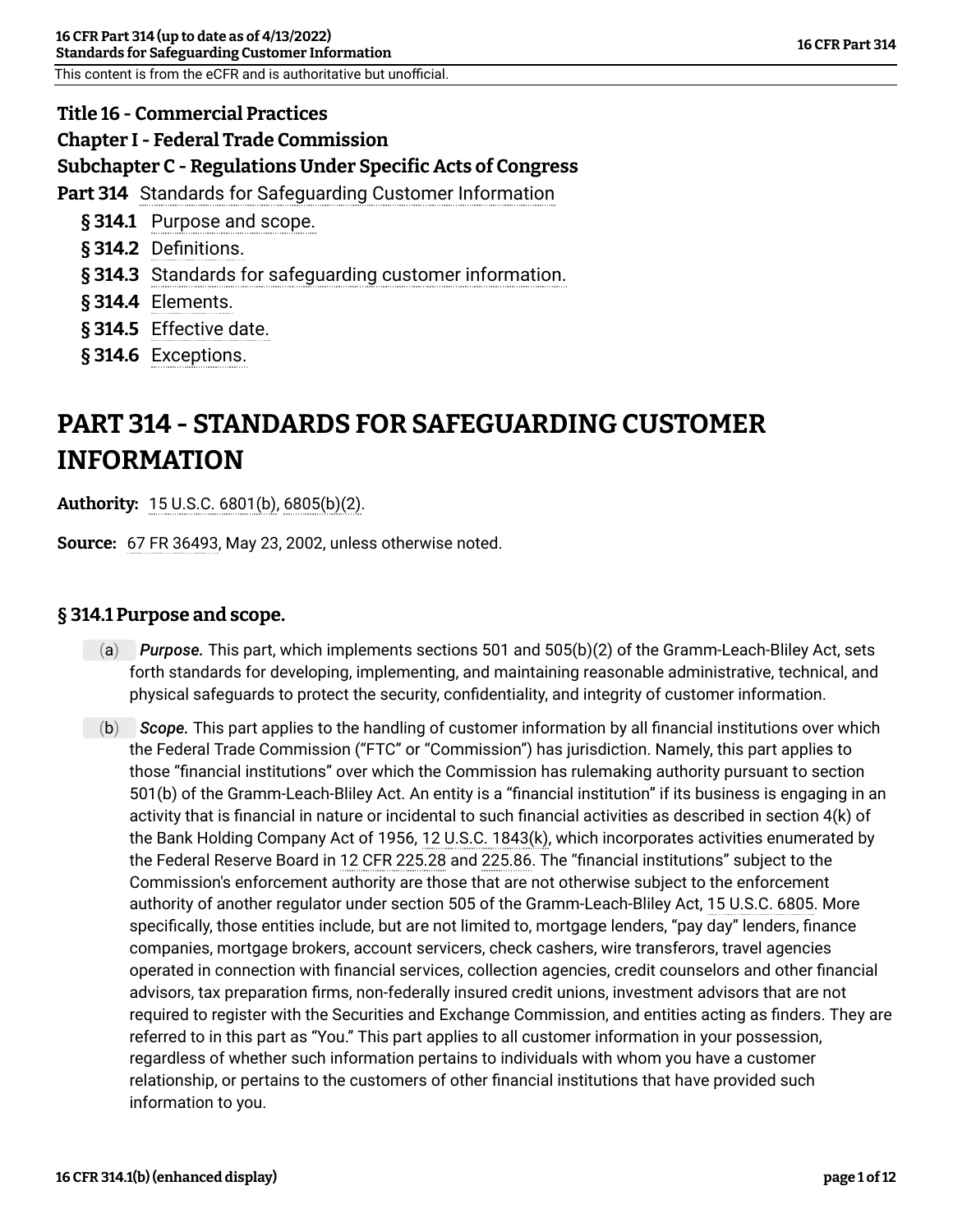# **§ 314.2 Definitions.**

- (a) *Authorized user* means any employee, contractor, agent, customer, or other person that is authorized to access any of your information systems or data.
- $(b)$ 
	- (1) *Consumer* means an individual who obtains or has obtained a financial product or service from you that is to be used primarily for personal, family, or household purposes, or that individual's legal representative.
	- (2) For example:
		- (i) An individual who applies to you for credit for personal, family, or household purposes is a consumer of a financial service, regardless of whether the credit is extended.
		- (ii) An individual who provides nonpublic personal information to you in order to obtain a determination about whether he or she may qualify for a loan to be used primarily for personal, family, or household purposes is a consumer of a financial service, regardless of whether the loan is extended.
		- (iii) An individual who provides nonpublic personal information to you in connection with obtaining or seeking to obtain financial, investment, or economic advisory services is a consumer, regardless of whether you establish a continuing advisory relationship.
		- (iv) If you hold ownership or servicing rights to an individual's loan that is used primarily for personal, family, or household purposes, the individual is your consumer, even if you hold those rights in conjunction with one or more other institutions. (The individual is also a consumer with respect to the other financial institutions involved.) An individual who has a loan in which you have ownership or servicing rights is your consumer, even if you, or another institution with those rights, hire an agent to collect on the loan.
		- $(v)$  An individual who is a consumer of another financial institution is not your consumer solely because you act as agent for, or provide processing or other services to, that financial institution.
		- (vi) An individual is not your consumer solely because he or she has designated you as trustee for a trust.
		- (vii) An individual is not your consumer solely because he or she is a beneficiary of a trust for which you are a trustee.
		- (viii) An individual is not your consumer solely because he or she is a participant or a beneficiary of an employee benefit plan that you sponsor or for which you act as a trustee or fiduciary.
- (c) *Customer* means a consumer who has a customer relationship with you.
- (d) *Customer information* means any record containing nonpublic personal information about a customer of a financial institution, whether in paper, electronic, or other form, that is handled or maintained by or on behalf of you or your affiliates.
- $(e)$ 
	- (1) *Customer relationship* means a continuing relationship between a consumer and you under which you provide one or more financial products or services to the consumer that are to be used primarily for personal, family, or household purposes.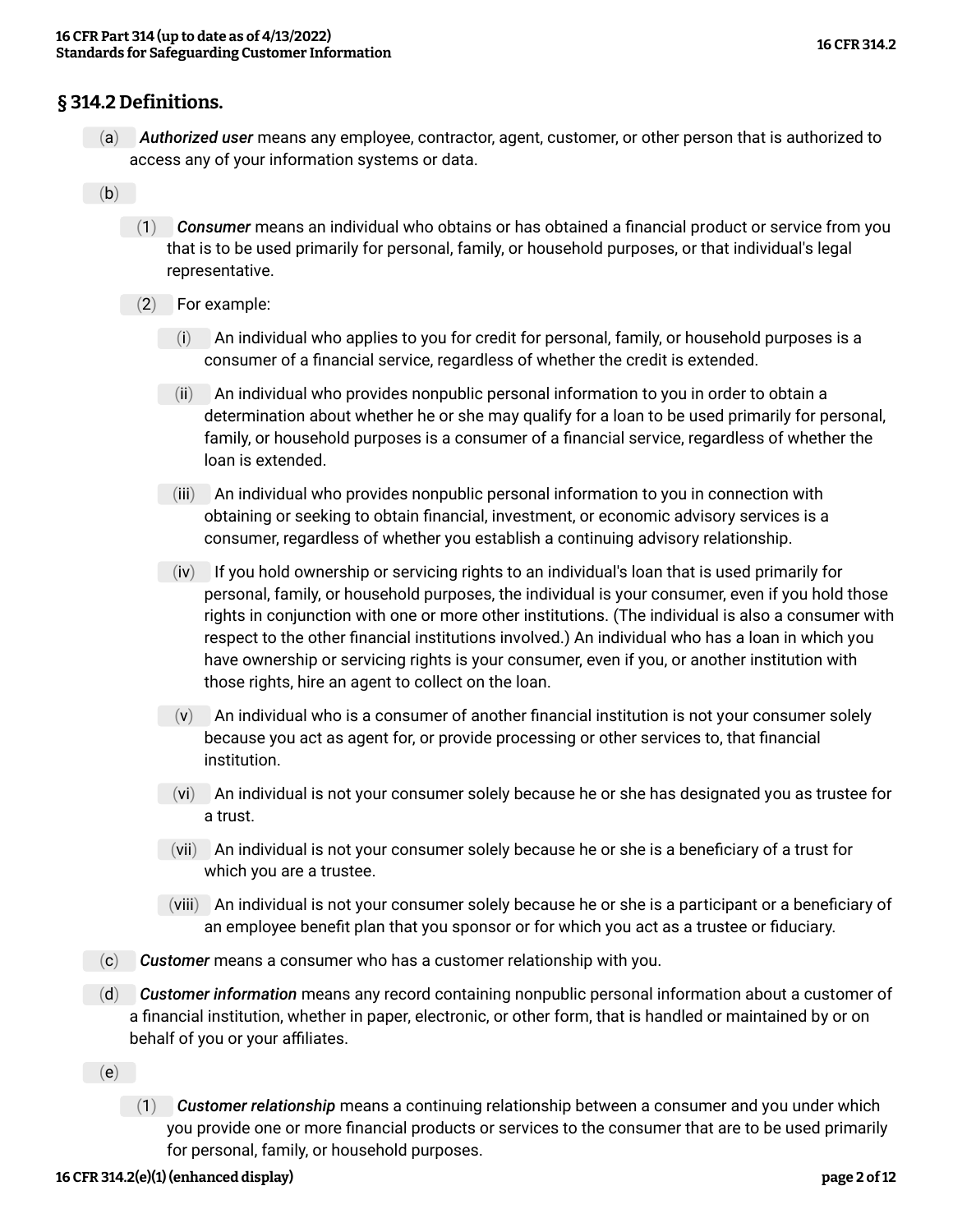- (2) For example:
	- (i) *Continuing relationship.* A consumer has a continuing relationship with you if the consumer:
		- (A) Has a credit or investment account with you;
		- (B) Obtains a loan from you;
		- (C) Purchases an insurance product from you;
		- (D) Holds an investment product through you, such as when you act as a custodian for securities or for assets in an Individual Retirement Arrangement;
		- (E) Enters into an agreement or understanding with you whereby you undertake to arrange or broker a home mortgage loan, or credit to purchase a vehicle, for the consumer;
		- (F) Enters into a lease of personal property on a non-operating basis with you;
		- (G) Obtains financial, investment, or economic advisory services from you for a fee;
		- (H) Becomes your client for the purpose of obtaining tax preparation or credit counseling services from you;
		- (I) Obtains career counseling while seeking employment with a financial institution or the finance, accounting, or audit department of any company (or while employed by such a financial institution or department of any company);
		- (J) Is obligated on an account that you purchase from another financial institution, regardless of whether the account is in default when purchased, unless you do not locate the consumer or attempt to collect any amount from the consumer on the account;
		- $(K)$  Obtains real estate settlement services from you; or
		- $(L)$  Has a loan for which you own the servicing rights.
		- (ii) *No continuing relationship.* A consumer does not, however, have a continuing relationship with you if:
			- (A) The consumer obtains a financial product or service from you only in isolated transactions, such as using your ATM to withdraw cash from an account at another financial institution; purchasing a money order from you; cashing a check with you; or making a wire transfer through you;
			- (B) You sell the consumer's loan and do not retain the rights to service that loan;
			- (C) You sell the consumer airline tickets, travel insurance, or traveler's checks in isolated transactions;
			- (D) The consumer obtains one-time personal or real property appraisal services from you; or
			- (E) The consumer purchases checks for a personal checking account from you.
- (f) *Encryption* means the transformation of data into a form that results in a low probability of assigning meaning without the use of a protective process or key, consistent with current cryptographic standards and accompanied by appropriate safeguards for cryptographic key material.

 $(g)$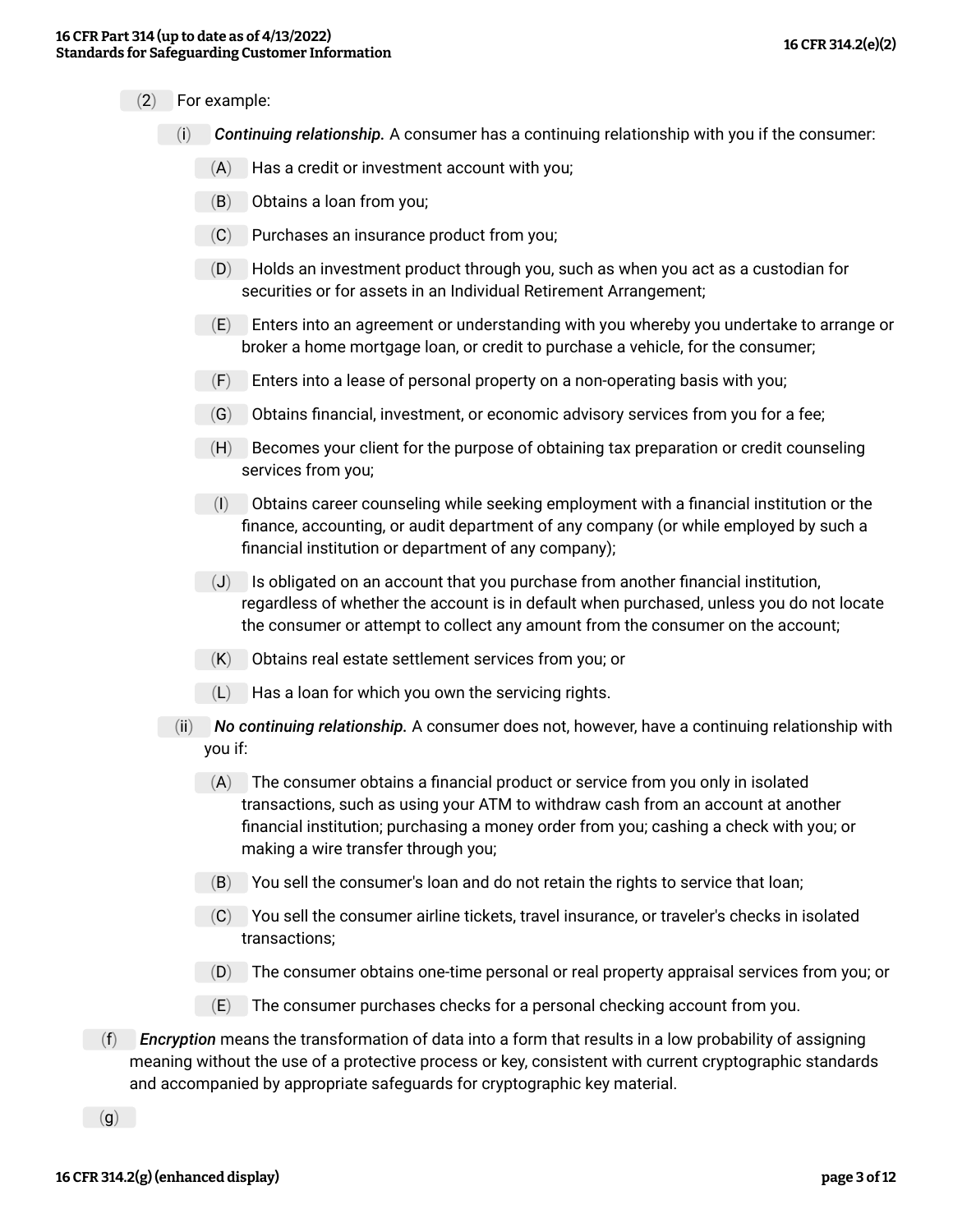- (1) *Financial product or service* means any product or service that a financial holding company could offer by engaging in a financial activity under section 4(k) of the Bank Holding Company Act of 1956 ([12 U.S.C. 1843\(k\)](https://www.govinfo.gov/link/uscode/12/1843)).
- (2) *Financial service* includes your evaluation or brokerage of information that you collect in connection with a request or an application from a consumer for a financial product or service.

#### $(h)$

- (1) *Financial institution* means any institution the business of which is engaging in an activity that is financial in nature or incidental to such financial activities as described in section 4(k) of the Bank Holding Company Act of 1956, [12 U.S.C. 1843\(k\)](https://www.govinfo.gov/link/uscode/12/1843). An institution that is significantly engaged in financial activities, or significantly engaged in activities incidental to such financial activities, is a financial institution.
- (2) Examples of financial institutions are as follows:
	- (i) A retailer that extends credit by issuing its own credit card directly to consumers is a financial institution because extending credit is a financial activity listed in [12 CFR 225.28\(b\)\(1\)](https://www.ecfr.gov/current/title-12/section-225.28/?#p-225.28(b)(1)) and referenced in section 4(k)(4)(F) of the Bank Holding Company Act of 1956 [\(12 U.S.C.](https://www.govinfo.gov/link/uscode/12/1843) [1843\(k\)\(4\)\(F\)\)](https://www.govinfo.gov/link/uscode/12/1843), and issuing that extension of credit through a proprietary credit card demonstrates that a retailer is significantly engaged in extending credit.
	- (ii) An automobile dealership that, as a usual part of its business, leases automobiles on a nonoperating basis for longer than 90 days is a financial institution with respect to its leasing business because leasing personal property on a nonoperating basis where the initial term of the lease is at least 90 days is a financial activity listed in [12 CFR 225.28\(b\)\(3\)](https://www.ecfr.gov/current/title-12/section-225.28/?#p-225.28(b)(3)) and referenced in section  $4(k)(4)(F)$  of the Bank Holding Company Act, 12 U.S.C. 1843 $(k)(4)(F)$ .
	- (iii) A personal property or real estate appraiser is a financial institution because real and personal property appraisal is a financial activity listed in [12 CFR 225.28\(b\)\(2\)\(i\)](https://www.ecfr.gov/current/title-12/section-225.28/?#p-225.28(b)(2)(i)) and referenced in section  $4(k)(4)(F)$  of the Bank Holding Company Act, 12 U.S.C. 1843 $(k)(4)(F)$ .
	- (iv) A career counselor that specializes in providing career counseling services to individuals currently employed by or recently displaced from a financial organization, individuals who are seeking employment with a financial organization, or individuals who are currently employed by or seeking placement with the finance, accounting or audit departments of any company is a financial institution because such career counseling activities are financial activities listed in [12](https://www.ecfr.gov/current/title-12/section-225.28/?#p-225.28(b)(9)(iii)) [CFR 225.28\(b\)\(9\)\(iii\)](https://www.ecfr.gov/current/title-12/section-225.28/?#p-225.28(b)(9)(iii)) and referenced in section  $4(k)(4)(F)$  of the Bank Holding Company Act, [12](https://www.govinfo.gov/link/uscode/12/1843) [U.S.C. 1843\(k\)\(4\)\(F\)](https://www.govinfo.gov/link/uscode/12/1843).
	- $(v)$  A business that prints and sells checks for consumers, either as its sole business or as one of its product lines, is a financial institution because printing and selling checks is a financial activity that is listed in [12 CFR 225.28\(b\)\(10\)\(ii\)](https://www.ecfr.gov/current/title-12/section-225.28/?#p-225.28(b)(10)(ii)) and referenced in section  $4(k)(4)(F)$  of the Bank Holding Company Act, [12 U.S.C. 1843\(k\)\(4\)\(F\).](https://www.govinfo.gov/link/uscode/12/1843)
	- $(vi)$  A business that regularly wires money to and from consumers is a financial institution because transferring money is a financial activity referenced in section  $4(k)(4)(A)$  of the Bank Holding Company Act, [12 U.S.C. 1843\(k\)\(4\)\(A\),](https://www.govinfo.gov/link/uscode/12/1843) and regularly providing that service demonstrates that the business is significantly engaged in that activity.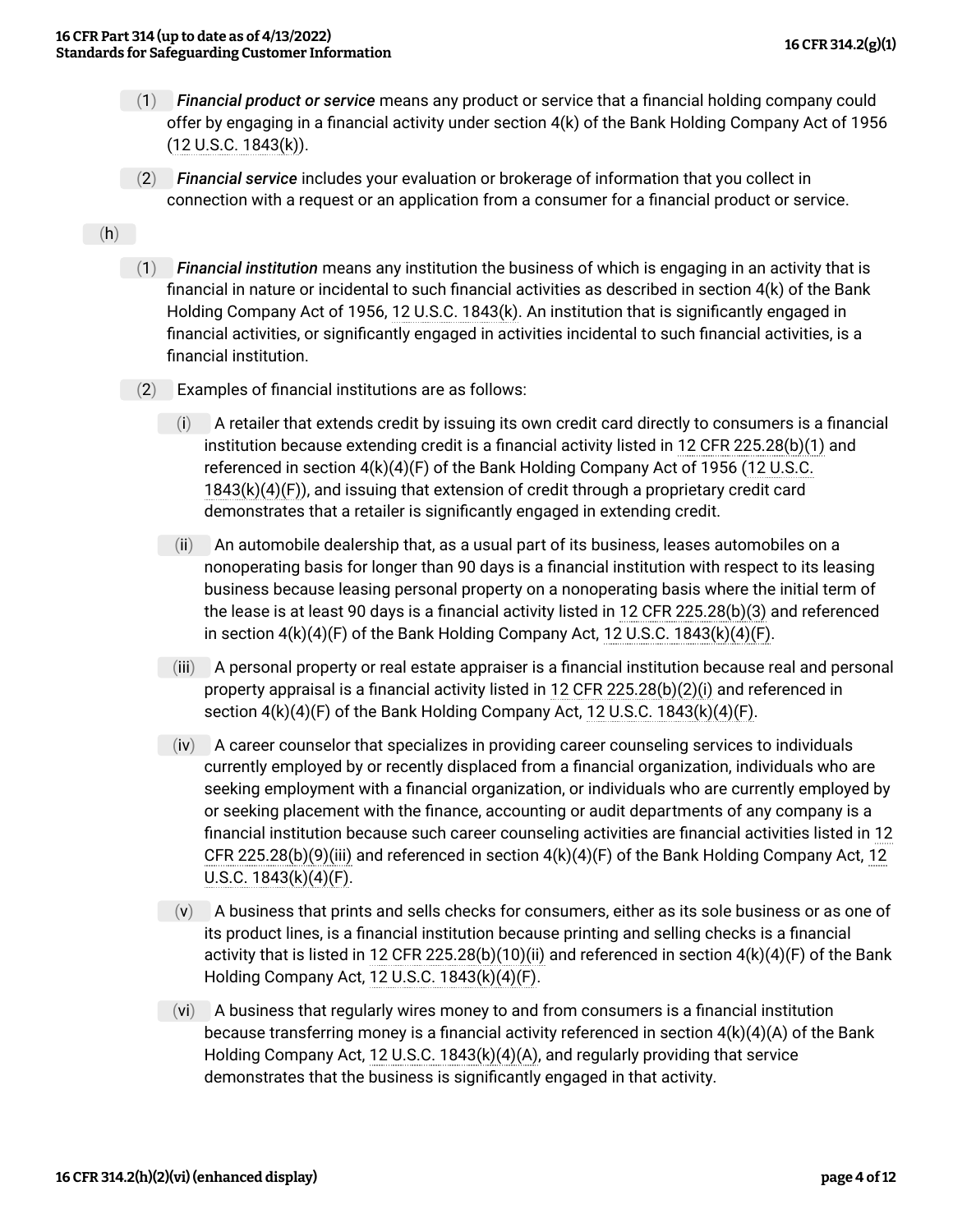- (vii) A check cashing business is a financial institution because cashing a check is exchanging money, which is a financial activity listed in section  $4(k)(4)(A)$  of the Bank Holding Company Act, [12 U.S.C. 1843\(k\)\(4\)\(A\)](https://www.govinfo.gov/link/uscode/12/1843).
- (viii) An accountant or other tax preparation service that is in the business of completing income tax returns is a financial institution because tax preparation services is a financial activity listed in [12 CFR 225.28\(b\)\(6\)\(vi\)](https://www.ecfr.gov/current/title-12/section-225.28/?#p-225.28(b)(6)(vi)) and referenced in section  $4(k)(4)(G)$  of the Bank Holding Company Act, [12 U.S.C. 1843\(k\)\(4\)\(G\).](https://www.govinfo.gov/link/uscode/12/1843)
- (ix) A business that operates a travel agency in connection with financial services is a financial institution because operating a travel agency in connection with financial services is a financial activity listed in [12 CFR 225.86\(b\)\(2\)](https://www.ecfr.gov/current/title-12/section-225.86/?#p-225.86(b)(2)) and referenced in section  $4(k)(4)(G)$  of the Bank Holding Company Act, [12 U.S.C. 1843\(k\)\(4\)\(G\)](https://www.govinfo.gov/link/uscode/12/1843).
- $(x)$  An entity that provides real estate settlement services is a financial institution because providing real estate settlement services is a financial activity listed in [12 CFR 225.28\(b\)\(2\)\(viii\)](https://www.ecfr.gov/current/title-12/section-225.28/?#p-225.28(b)(2)(viii)) and referenced in section 4(k)(4)(F) of the Bank Holding Company Act, [12 U.S.C. 1843\(k\)\(4\)\(F\)](https://www.govinfo.gov/link/uscode/12/1843).
- (xi) A mortgage broker is a financial institution because brokering loans is a financial activity listed in [12 CFR 225.28\(b\)\(1\)](https://www.ecfr.gov/current/title-12/section-225.28/?#p-225.28(b)(1)) and referenced in section  $4(k)(4)(F)$  of the Bank Holding Company Act, [12 U.S.C. 1843\(k\)\(4\)\(F\)](https://www.govinfo.gov/link/uscode/12/1843).
- (xii) An investment advisory company and a credit counseling service are each financial institutions because providing financial and investment advisory services are financial activities referenced in section  $4(k)(4)(C)$  of the Bank Holding Company Act, 12 U.S.C. 1843 $(k)(4)(C)$ .
- (xiii) A company acting as a finder in bringing together one or more buyers and sellers of any product or service for transactions that the parties themselves negotiate and consummate is a financial institution because acting as a finder is an activity that is financial in nature or incidental to a financial activity listed in [12 CFR 225.86\(d\)\(1\).](https://www.ecfr.gov/current/title-12/section-225.86/?#p-225.86(d)(1))
- (3) *Financial institution* does not include:
	- (i) Any person or entity with respect to any financial activity that is subject to the jurisdiction of the Commodity Futures Trading Commission under the Commodity Exchange Act [\(7 U.S.C. 1](https://www.govinfo.gov/link/uscode/7/1) *et seq.*);
	- (ii) The Federal Agricultural Mortgage Corporation or any entity chartered and operating under the Farm Credit Act of 1971 ([12 U.S.C. 2001](https://www.govinfo.gov/link/uscode/12/2001) *et seq.*);
	- (iii) Institutions chartered by Congress specifically to engage in securitizations, secondary market sales (including sales of servicing rights) or similar transactions related to a transaction of a consumer, as long as such institutions do not sell or transfer nonpublic personal information to a nonaffiliated third party other than as permitted by [§§ 313.14](https://www.ecfr.gov/current/title-16/section-313.14/) and [313.15;](https://www.ecfr.gov/current/title-16/section-313.15/) or
	- (iv) Entities that engage in financial activities but that are not significantly engaged in those financial activities, and entities that engage in activities incidental to financial activities but that are not significantly engaged in activities incidental to financial activities.
- (4) Examples of entities that are not significantly engaged in financial activities are as follows:
	- (i) A retailer is not a financial institution if its only means of extending credit are occasional "lay away" and deferred payment plans or accepting payment by means of credit cards issued by others.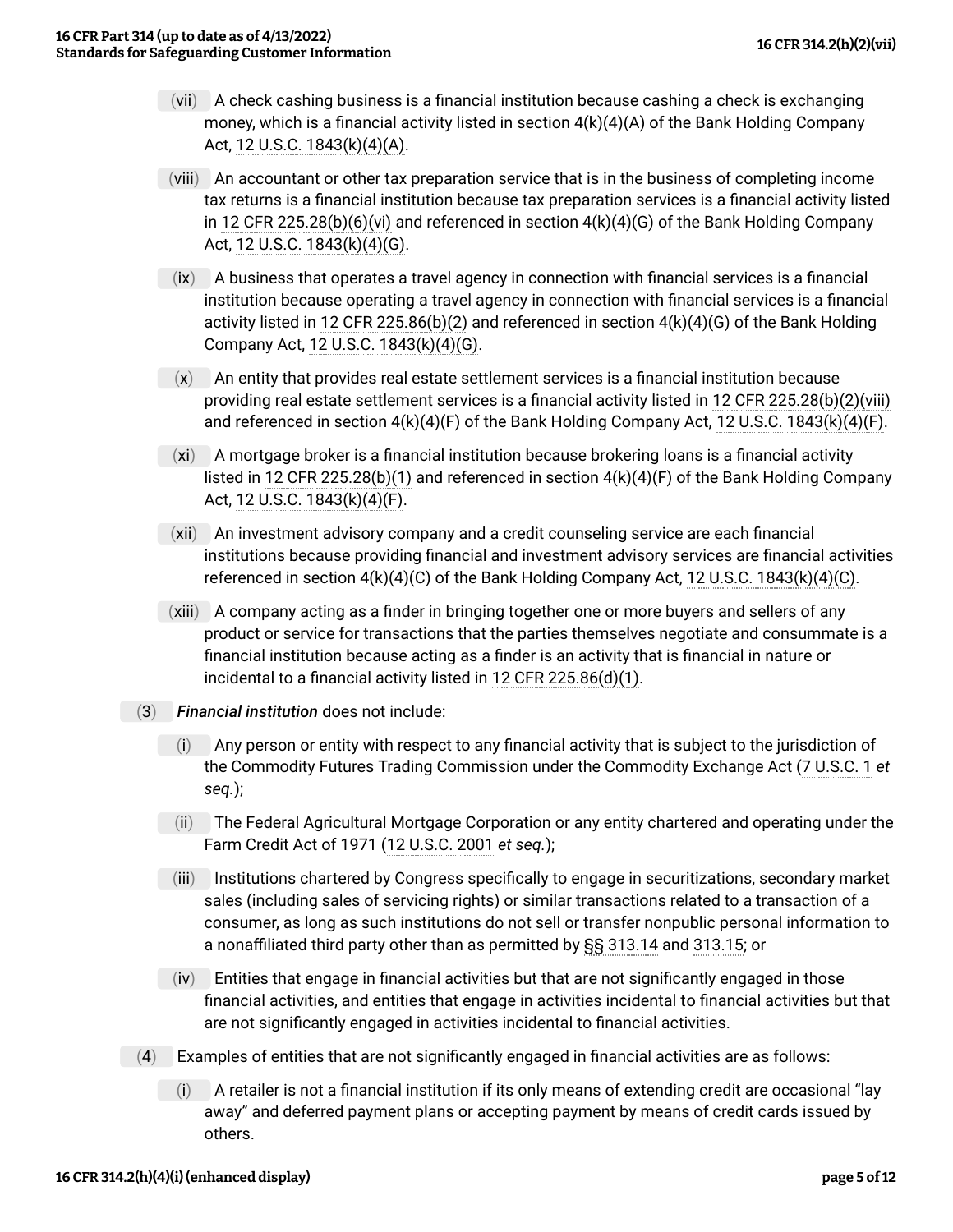- (ii) A retailer is not a financial institution merely because it accepts payment in the form of cash, checks, or credit cards that it did not issue.
- (iii) A merchant is not a financial institution merely because it allows an individual to "run a tab."
- (iv) A grocery store is not a financial institution merely because it allows individuals to whom it sells groceries to cash a check, or write a check for a higher amount than the grocery purchase and obtain cash in return.
- (i) *Information security program* means the administrative, technical, or physical safeguards you use to access, collect, distribute, process, protect, store, use, transmit, dispose of, or otherwise handle customer information.
- (j) *Information system* means a discrete set of electronic information resources organized for the collection, processing, maintenance, use, sharing, dissemination or disposition of electronic information containing customer information or connected to a system containing customer information, as well as any specialized system such as industrial/process controls systems, telephone switching and private branch exchange systems, and environmental controls systems that contains customer information or that is connected to a system that contains customer information.
- (k) *Multi-factor authentication* means authentication through verification of at least two of the following types of authentication factors:
	- (1) Knowledge factors, such as a password;
		- (2) Possession factors, such as a token; or
	- (3) Inherence factors, such as biometric characteristics.

#### <span id="page-5-0"></span> $(|)$

- (1) *Nonpublic personal information* means:
	- (i) Personally identifiable financial information; and
	- (ii) Any list, description, or other grouping of consumers (and publicly available information pertaining to them) that is derived using any personally identifiable financial information that is not publicly available.
- (2) *Nonpublic personal information* does not include:
	- (i) Publicly available information, except as included on a list described in paragraph  $(l)(1)(ii)$  of this section; or
	- (ii) Any list, description, or other grouping of consumers (and publicly available information pertaining to them) that is derived without using any personally identifiable financial information that is not publicly available.
- (3) For example:
	- (i) Nonpublic personal information includes any list of individuals' names and street addresses that is derived in whole or in part using personally identifiable financial information (that is not publicly available), such as account numbers.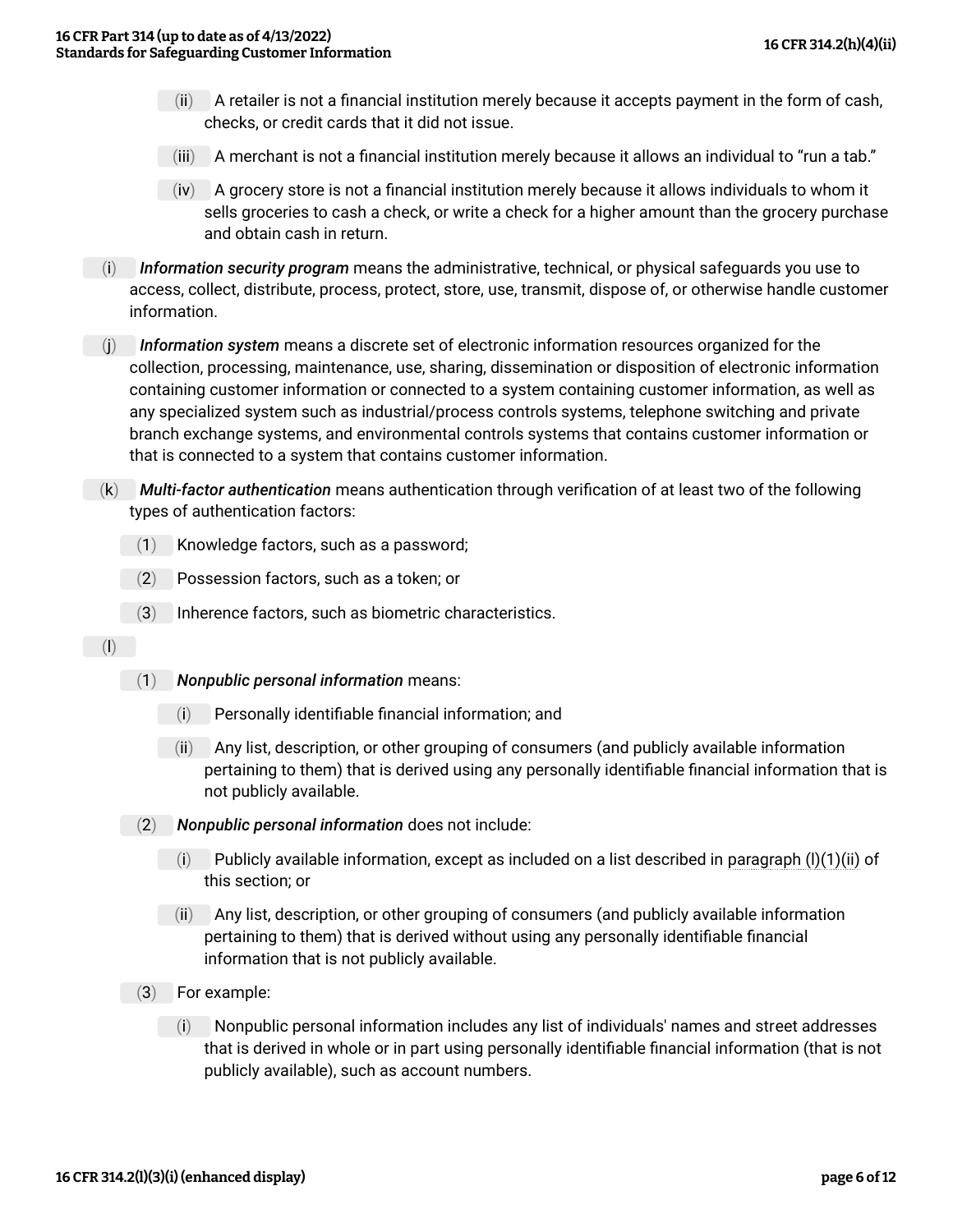- (ii) Nonpublic personal information does not include any list of individuals' names and addresses that contains only publicly available information, is not derived, in whole or in part, using personally identifiable financial information that is not publicly available, and is not disclosed in a manner that indicates that any of the individuals on the list is a consumer of a financial institution.
- (m) *Penetration testing* means a test methodology in which assessors attempt to circumvent or defeat the security features of an information system by attempting penetration of databases or controls from outside or inside your information systems.

 $(n)$ 

- (1) *Personally identifiable financial information* means any information:
	- (i) A consumer provides to you to obtain a financial product or service from you;
	- (ii) About a consumer resulting from any transaction involving a financial product or service between you and a consumer; or
	- (iii) You otherwise obtain about a consumer in connection with providing a financial product or service to that consumer.
- (2) For example:
	- (i) *Information included.* Personally identifiable financial information includes:
		- (A) Information a consumer provides to you on an application to obtain a loan, credit card, or other financial product or service;
		- (B) Account balance information, payment history, overdraft history, and credit or debit card purchase information;
		- (C) The fact that an individual is or has been one of your customers or has obtained a financial product or service from you;
		- (D) Any information about your consumer if it is disclosed in a manner that indicates that the individual is or has been your consumer;
		- (E) Any information that a consumer provides to you or that you or your agent otherwise obtain in connection with collecting on, or servicing, a credit account;
		- (F) Any information you collect through an internet "cookie" (an information collecting device from a web server); and
		- (G) Information from a consumer report.
	- (ii) *Information not included.* Personally identifiable financial information does not include:
		- $(A)$  A list of names and addresses of customers of an entity that is not a financial institution; and
		- (B) Information that does not identify a consumer, such as aggregate information or blind data that does not contain personal identifiers such as account numbers, names, or addresses.

 $(0)$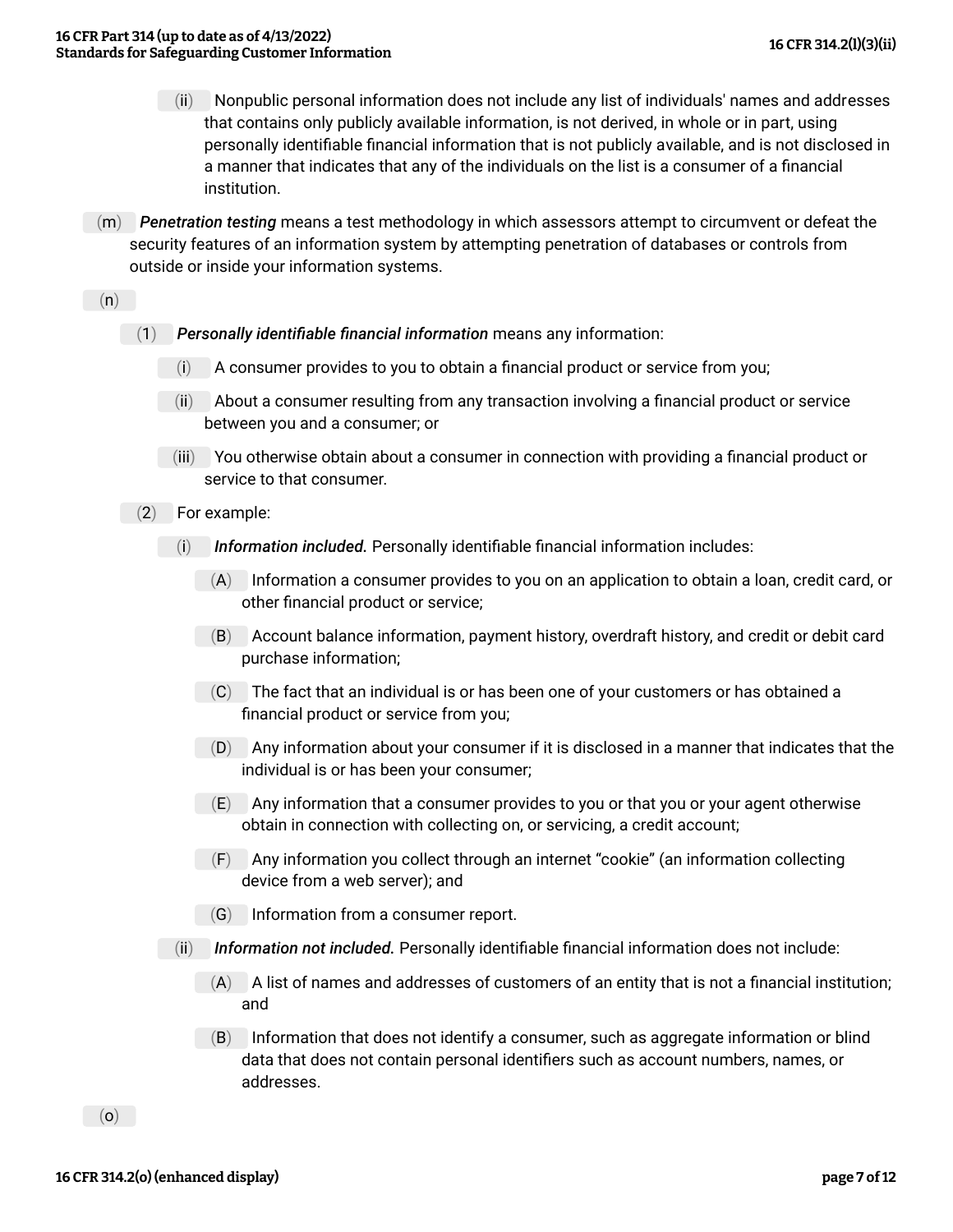- (1) *Publicly available information* means any information that you have a reasonable basis to believe is lawfully made available to the general public from:
	- (i) Federal, State, or local government records;
	- (ii) Widely distributed media; or
	- (iii) Disclosures to the general public that are required to be made by Federal, State, or local law.
- (2) You have a reasonable basis to believe that information is lawfully made available to the general public if you have taken steps to determine:
	- (i) That the information is of the type that is available to the general public; and
	- (ii) Whether an individual can direct that the information not be made available to the general public and, if so, that your consumer has not done so.
- (3) For example:
	- (i) *Government records.* Publicly available information in government records includes information in government real estate records and security interest filings.
	- (ii) *Widely distributed media.* Publicly available information from widely distributed media includes information from a telephone book, a television or radio program, a newspaper, or a website that is available to the general public on an unrestricted basis. A website is not restricted merely because an internet service provider or a site operator requires a fee or a password, so long as access is available to the general public.
	- (iii) *Reasonable basis.*
		- (A) You have a reasonable basis to believe that mortgage information is lawfully made available to the general public if you have determined that the information is of the type included on the public record in the jurisdiction where the mortgage would be recorded.
		- (B) You have a reasonable basis to believe that an individual's telephone number is lawfully made available to the general public if you have located the telephone number in the telephone book or the consumer has informed you that the telephone number is not unlisted.
- (p) *Security event* means an event resulting in unauthorized access to, or disruption or misuse of, an information system, information stored on such information system, or customer information held in physical form.
- (q) *Service provider* means any person or entity that receives, maintains, processes, or otherwise is permitted access to customer information through its provision of services directly to a financial institution that is subject to this part.
- (r) *You* includes each "financial institution" (but excludes any "other person") over which the Commission has enforcement jurisdiction pursuant to section 505(a)(7) of the Gramm-Leach-Bliley Act.

## <span id="page-7-0"></span>**§ 314.3 Standards for safeguarding customer information.**

(a) *Information security program.* You shall develop, implement, and maintain a comprehensive information security program that is written in one or more readily accessible parts and contains administrative, technical, and physical safeguards that are appropriate to your size and complexity, the nature and scope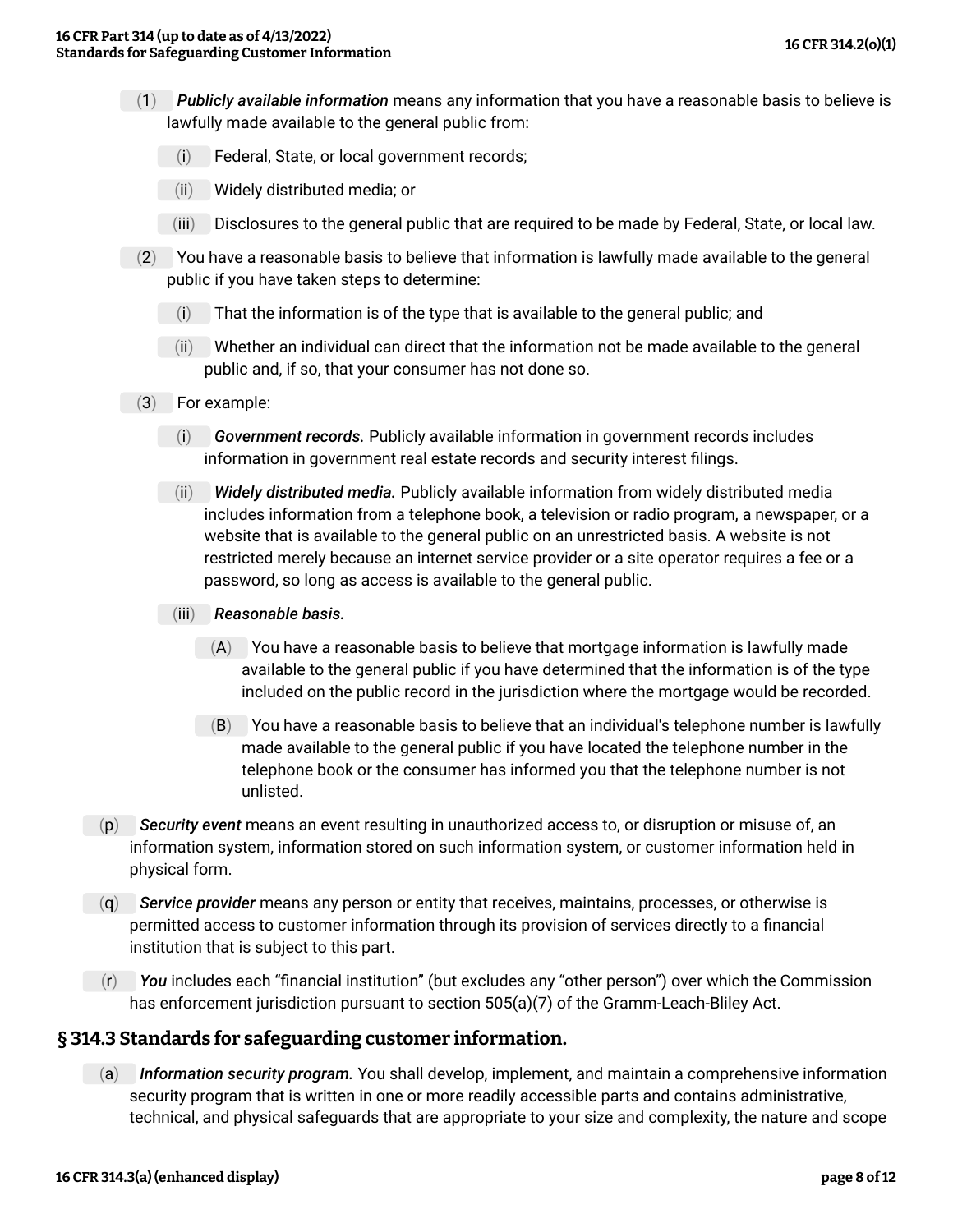of your activities, and the sensitivity of any customer information at issue. The information security program shall include the elements set forth in [§ 314.4](#page-8-0) and shall be reasonably designed to achieve the objectives of this part, as set forth in [paragraph \(b\)](#page-8-1) of this section.

- <span id="page-8-1"></span>(b) *Objectives.* The objectives of section 501(b) of the Act, and of this part, are to:
	- (1) Insure the security and confidentiality of customer information;
	- (2) Protect against any anticipated threats or hazards to the security or integrity of such information; and
	- (3) Protect against unauthorized access to or use of such information that could result in substantial harm or inconvenience to any customer.

## <span id="page-8-0"></span>**§ 314.4 Elements.**

<span id="page-8-2"></span>In order to develop, implement, and maintain your information security program, you shall:

- (a) Designate a qualified individual responsible for overseeing and implementing your information security program and enforcing your information security program (for purposes of this part, "Qualified Individual"). The Qualified Individual may be employed by you, an affiliate, or a service provider. To the extent the requirement in this [paragraph \(a\)](#page-8-2) is met using a service provider or an affiliate, you shall:
	- $(1)$  Retain responsibility for compliance with this part;
	- (2) Designate a senior member of your personnel responsible for direction and oversight of the Qualified Individual; and
	- (3) Require the service provider or affiliate to maintain an information security program that protects you in accordance with the requirements of this part.
- (b) Base your information security program on a risk assessment that identifies reasonably foreseeable internal and external risks to the security, confidentiality, and integrity of customer information that could result in the unauthorized disclosure, misuse, alteration, destruction, or other compromise of such information, and assesses the sufficiency of any safeguards in place to control these risks.
	- $(1)$  The risk assessment shall be written and shall include:
		- (i) Criteria for the evaluation and categorization of identified security risks or threats you face;
		- (ii) Criteria for the assessment of the confidentiality, integrity, and availability of your information systems and customer information, including the adequacy of the existing controls in the context of the identified risks or threats you face; and
		- (iii) Requirements describing how identified risks will be mitigated or accepted based on the risk assessment and how the information security program will address the risks.
	- (2) You shall periodically perform additional risk assessments that reexamine the reasonably foreseeable internal and external risks to the security, confidentiality, and integrity of customer information that could result in the unauthorized disclosure, misuse, alteration, destruction, or other compromise of such information, and reassess the sufficiency of any safeguards in place to control these risks.
- <span id="page-8-3"></span>(c) Design and implement safeguards to control the risks you identity through risk assessment, including by: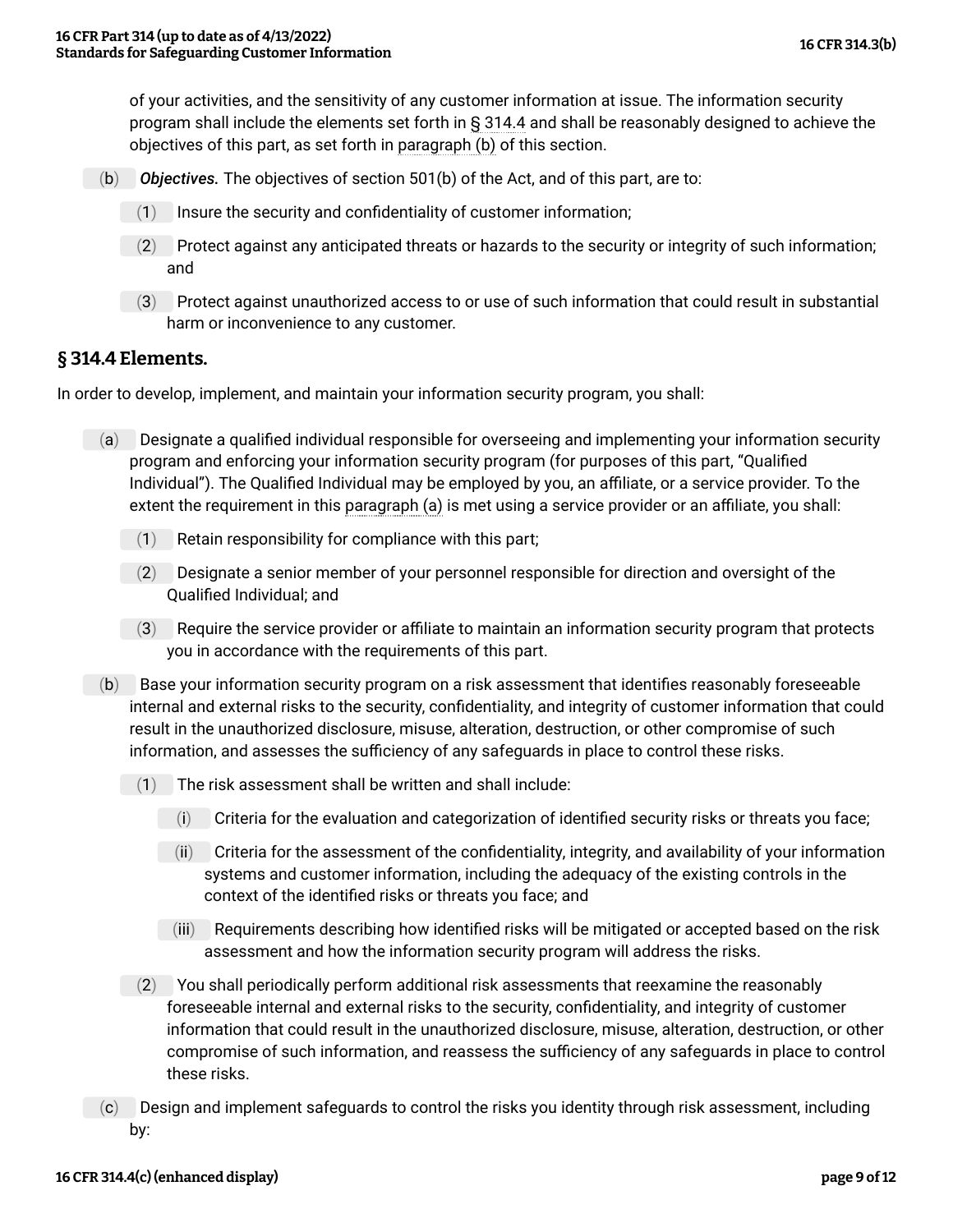- (1) Implementing and periodically reviewing access controls, including technical and, as appropriate, physical controls to:
	- (i) Authenticate and permit access only to authorized users to protect against the unauthorized acquisition of customer information; and
	- (ii) Limit authorized users' access only to customer information that they need to perform their duties and functions, or, in the case of customers, to access their own information;
- (2) Identify and manage the data, personnel, devices, systems, and facilities that enable you to achieve business purposes in accordance with their relative importance to business objectives and your risk strategy;
- (3) Protect by encryption all customer information held or transmitted by you both in transit over external networks and at rest. To the extent you determine that encryption of customer information, either in transit over external networks or at rest, is infeasible, you may instead secure such customer information using effective alternative compensating controls reviewed and approved by your Qualified Individual;
- (4) Adopt secure development practices for in-house developed applications utilized by you for transmitting, accessing, or storing customer information and procedures for evaluating, assessing, or testing the security of externally developed applications you utilize to transmit, access, or store customer information;
- (5) Implement multi-factor authentication for any individual accessing any information system, unless your Qualified Individual has approved in writing the use of reasonably equivalent or more secure access controls;

 $(6)$ 

- (i) Develop, implement, and maintain procedures for the secure disposal of customer information in any format no later than two years after the last date the information is used in connection with the provision of a product or service to the customer to which it relates, unless such information is necessary for business operations or for other legitimate business purposes, is otherwise required to be retained by law or regulation, or where targeted disposal is not reasonably feasible due to the manner in which the information is maintained; and
- (ii) Periodically review your data retention policy to minimize the unnecessary retention of data;
- (7) Adopt procedures for change management; and
- (8) Implement policies, procedures, and controls designed to monitor and log the activity of authorized users and detect unauthorized access or use of, or tampering with, customer information by such users.

<span id="page-9-0"></span>(d)

- $(1)$  Regularly test or otherwise monitor the effectiveness of the safeguards' key controls, systems, and procedures, including those to detect actual and attempted attacks on, or intrusions into, information systems.
- (2) For information systems, the monitoring and testing shall include continuous monitoring or periodic penetration testing and vulnerability assessments. Absent effective continuous monitoring or other systems to detect, on an ongoing basis, changes in information systems that may create vulnerabilities, you shall conduct: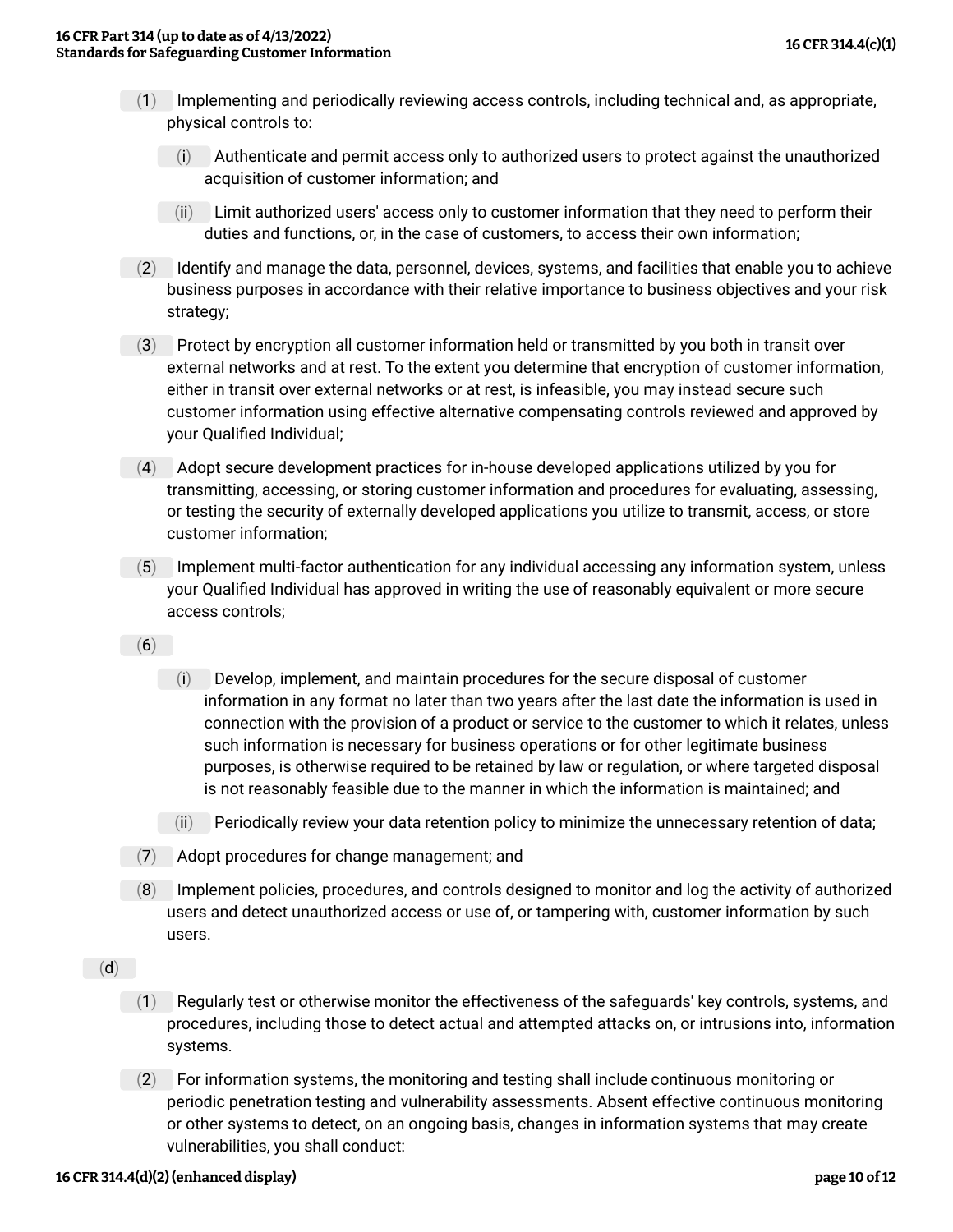- (i) Annual penetration testing of your information systems determined each given year based on relevant identified risks in accordance with the risk assessment; and
- (ii) Vulnerability assessments, including any systemic scans or reviews of information systems reasonably designed to identify publicly known security vulnerabilities in your information systems based on the risk assessment, at least every six months; and whenever there are material changes to your operations or business arrangements; and whenever there are circumstances you know or have reason to know may have a material impact on your information security program.
- (e) Implement policies and procedures to ensure that personnel are able to enact your information security program by:
	- $(1)$  Providing your personnel with security awareness training that is updated as necessary to reflect risks identified by the risk assessment;
	- (2) Utilizing qualified information security personnel employed by you or an affiliate or service provider sufficient to manage your information security risks and to perform or oversee the information security program;
	- (3) Providing information security personnel with security updates and training sufficient to address relevant security risks; and
	- (4) Verifying that key information security personnel take steps to maintain current knowledge of changing information security threats and countermeasures.
- (f) Oversee service providers, by:
	- $(1)$  Taking reasonable steps to select and retain service providers that are capable of maintaining appropriate safeguards for the customer information at issue;
	- (2) Requiring your service providers by contract to implement and maintain such safeguards; and
	- (3) Periodically assessing your service providers based on the risk they present and the continued adequacy of their safeguards.
- (g) Evaluate and adjust your information security program in light of the results of the testing and monitoring required by [paragraph \(d\)](#page-9-0) of this section; any material changes to your operations or business arrangements; the results of risk assessments performed under [paragraph \(b\)\(2\)](#page-8-3) of this section; or any other circumstances that you know or have reason to know may have a material impact on your information security program.
- (h) Establish a written incident response plan designed to promptly respond to, and recover from, any security event materially affecting the confidentiality, integrity, or availability of customer information in your control. Such incident response plan shall address the following areas:
	- $(1)$  The goals of the incident response plan;
	- (2) The internal processes for responding to a security event;
		- (3) The definition of clear roles, responsibilities, and levels of decision-making authority;
		- (4) External and internal communications and information sharing;
	- $(5)$  Identification of requirements for the remediation of any identified weaknesses in information systems and associated controls;